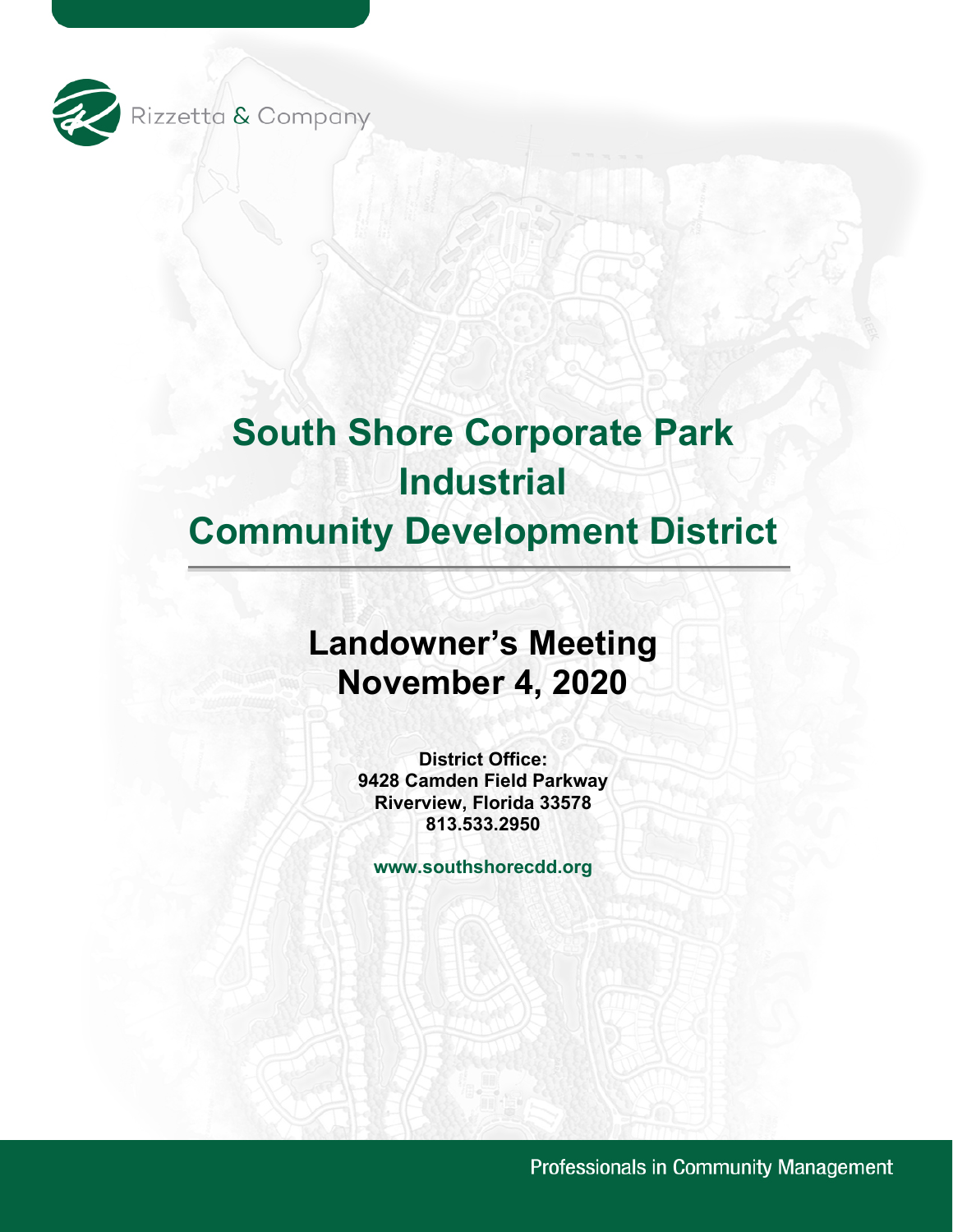#### **SOUTH SHORE CORPORATE PARK INDUSTRIAL COMMUNITY DEVELOPMENT DISTRICT AGENDA**

| <b>District Board of Supervisors</b> | <b>Clifton Fischer</b><br><b>Ron Turner</b><br>John Tipton<br>Joseph Urbanic | Chairman<br>Vice Chairman<br><b>Assistant Secretary</b><br><b>Assistant Secretary</b> |
|--------------------------------------|------------------------------------------------------------------------------|---------------------------------------------------------------------------------------|
| <b>Regional District Manager</b>     | Jennifer Goldyn                                                              | Rizzetta & Company, Inc.                                                              |
| <b>District Counsel</b>              | <b>Tucker Mackie</b>                                                         | Hopping Green & Sams, P.A.                                                            |
| <b>District Engineer</b>             | Dave Kemper                                                                  | <b>Stantec</b>                                                                        |

#### **All Cellular phones and pagers must be turned off during the meeting.**

The Audience Comment portion of the agenda is where individuals may make comments on matters that concern the District. Individuals are limited to a total of three (3) minutes to make comments during this time.

Pursuant to provisions of the Americans with Disabilities Act, any person requiring special accommodations to participate in this meeting/hearing/workshop is asked to advise the District Office at least forty-eight (48) hours before the meeting / hearing / workshop by contacting the District Manager at (813) 533-2950. If you are hearing or speech impaired, please contact the Florida Relay Service by dialing 7-1-1, or 1-800- 955-8771 (TTY) 1-800-955-8770 (Voice), who can aid you in contacting the District Office.

A person who decides to appeal any decision made at the meeting/hearing/workshop with respect to any matter considered at the meeting/hearing/workshop is advised that person will need a record of the proceedings and that accordingly, the person may need to ensure that a verbatim record of the proceedings is made including the testimony and evidence upon which the appeal is to be based.